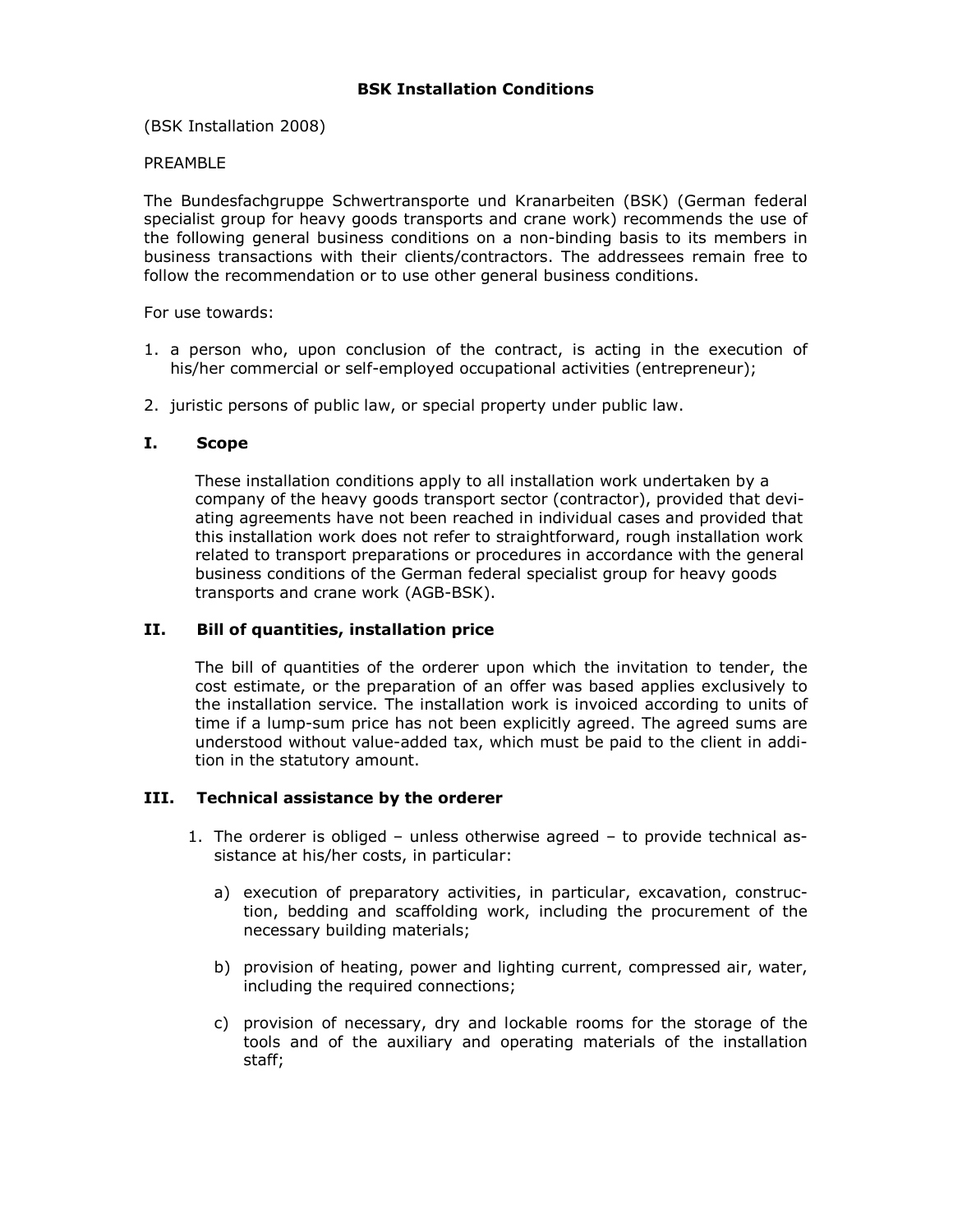- d) provision of suitable, theft-proof recreation rooms, (with heating, light ing, washing facilities, sanitary facility) and first aid for the installation staff;
- e) provision of the auxiliary materials and execution of all other activities which are necessary for the precise regulation and adjustment of the object to be installed and which are also necessary for the performance of a contractually provided trial test; and
- f) protection and safeguarding of the installation site and materials against detrimental influences of any kind, and cleaning of the installa tion site.
- 2. The technical assistance provided by the orderer must guarantee that the installation work can started immediately following the arrival of the installation staff and be carried out without delay up to the time of acceptance by the orderer. If special plans or instructions of the contractor are required, the contractor places them at the disposal of the orderer in due time.
- 3. If the orderer does not fulfil his/her obligations, the contractor, after fixing a time limit, is entitled to carry out the activities for which the orderer is responsible in the orderer's place and at the orderer's costs. Apart from that, the statutory rights and claims of the installation company remain unaffected.

## IV. Installation time limit, installation delay

- 1. The installation time limit is met if, up to the time of its expiration, the installation service is ready for acceptance by the orderer in the case of a contractually provided trial test regarding the execution of the installation service.
- 2. If the installation work is delayed by force majeure, acts of authorities or by measures within the framework of labour disputes including, in particular, strikes and lockouts, as well as by the occurrence of circumstances for which the contractor is not responsible, an appropriate extension of the installation time limit occurs if it can be proved that such obstacles have a considerable influence on the completion of the installation work. This also applies if such circumstances occur after the contractor has defaulted.
- 3. If a damage arises for the orderer as a result of the default of the installation company, the orderer is entitled to demand a lump-sum compensation for damage resulting from default. The lump-sum compensation amounts to 0.5 % for every week of the delay, in all, however, to no more than 5 % of the installation price for that part of the system to be installed by the contractor that cannot be used on time as a result of the delay. The assertion of a further damage caused by default is excluded unless, however, the contractor caused the damage with gross negligence or premeditation.
- 4. If the orderer fixes while taking the statutory exceptional cases into account – an appropriate time limit according to a due date for the contractor to provide the service and if that time limit is not met, the orderer is entitled to withdrawal within the framework of statutory regulations. Further claims resulting from default are exclusively defined according to subsection VII.2 of these conditions.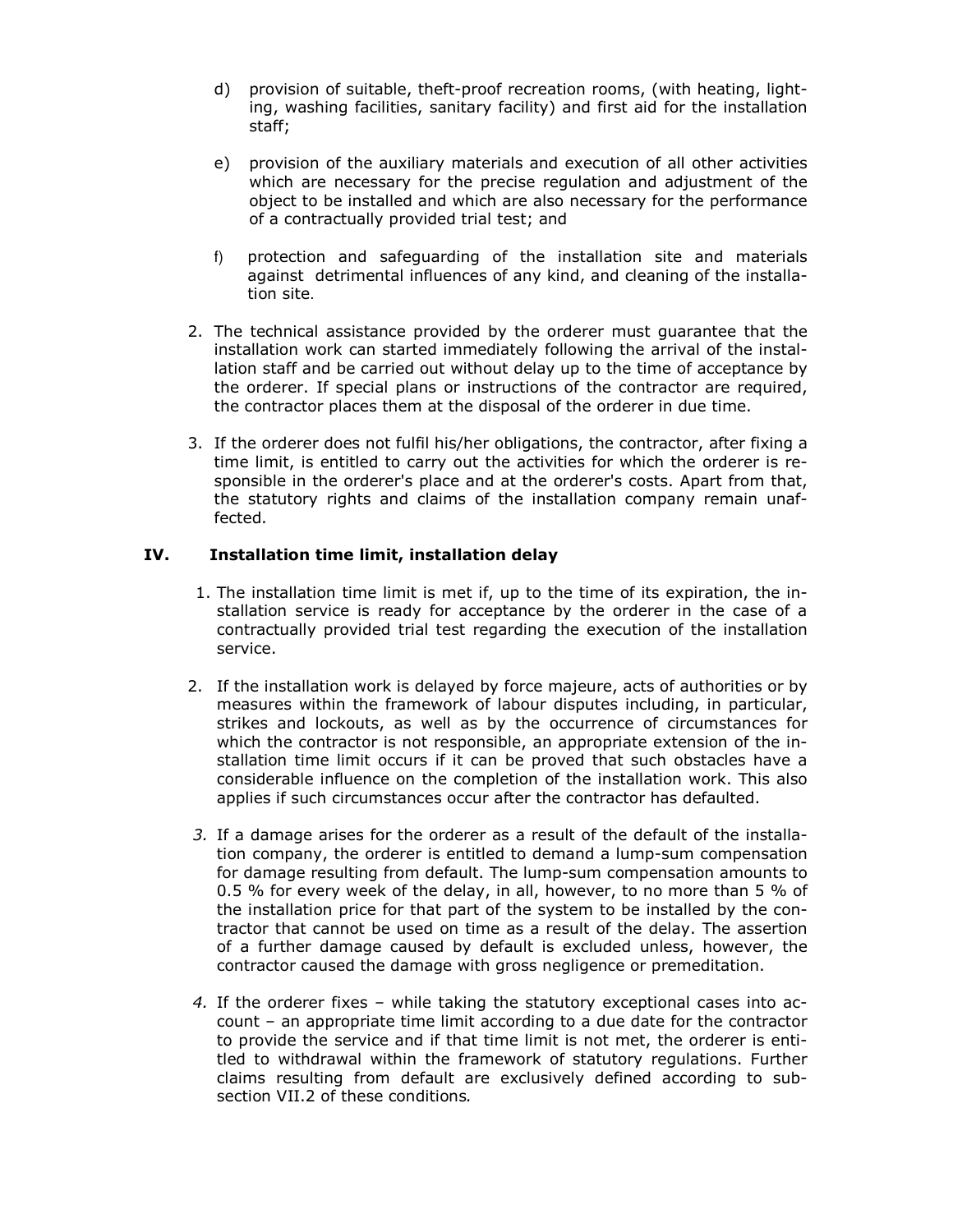## V. Acceptance

- 1. The orderer is obliged to accept the installation service as soon as its completion has been reported to him and any contractually provided trial test of the installed object has taken place. If the installation work proves to be not in accordance with the contract at the time of acceptance, the contractor is obliged to rectify the defect. If a non-essential defect exists, the orderer cannot refuse the acceptance.
- 2. If the acceptance is delayed through no fault of the contractor, the acceptance is considered as having been carried out after a period of two weeks since the notification of completion of the installation work.
- 3. If the orderer accepts the installation service without reservation although the orderer knows about the defect, all the orderer's deficiency rights to subsequent fulfilment, to substitute performance against reimbursement of expenses and price reduction, including the right to withdraw from the contract are inapplicable.

## VI. Claims arising from a defect

- 1. Following acceptance of the installation work, the contractor is liable for defects excluding all other claims of the orderer regardless of No. 3 and section VII. in such a way that the orderer must rectify the defects. The orderer must notify the contractor of a detected defect immediately in writing.
- 2. If the contractor allows while taking the statutory exceptional cases into account – an appropriate time limit fixed for him/her to rectify the defect to elapse fruitlessly, the orderer then has a right to a price reduction within the framework of the statutory regulations. The orderer's right to a price reduction also exists in other cases involving a failure to rectify the defect. The client may withdraw from the contract only if it can be proved that the installation work is not of any interest to the orderer despite the price reduction.
- 3. Further claims are exclusively defined according to section VII.2 of these conditions.

#### VII. Liability of the contractor, exclusion from liability

- 1. If, through the fault of the contractor, the installed object cannot be used in accordance with the contract by the orderer as a result of omitted or incorrect implementation of suggestions and consultations provided before or after the conclusion of the contract as well as of other contractual accessory obligations, the claims arising from a defect pursuant to section VI. and the following regulations apply – excluding further claims of the orderer.
- 2. The contractor is liable unless nothing to the contrary arises from the contract or the law – for damage not incurred on the installation object itself and for whatever legal reasons, only
	- a) in case of premeditation;
	- b) in case of gross negligence of the owner/organs or of the executive staff;
	- c) in case of culpable injury of life, body, health;
	- d) in case of defects the contractor has maliciously concealed;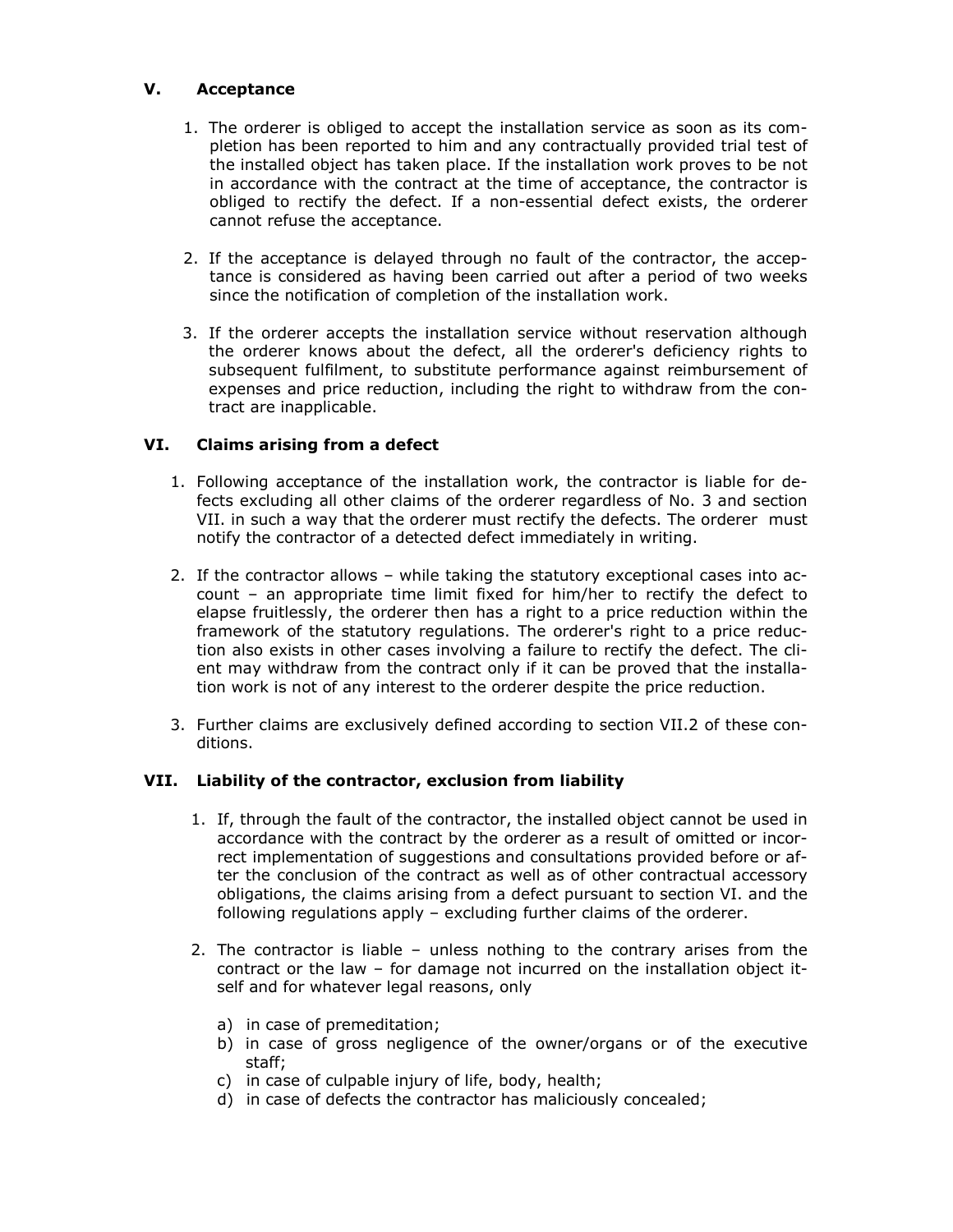e) within the framework of a guarantee.

In case of gross negligence of vicarious agents, the contractor is liable for the foreseeable damage unless, however, the contractor can exempt himself/herself from that liability by virtue of customary commercial practice. In case of culpable violation of essential contractual obligations, the contractor is liable even in the case of gross negligence of non-executive staff and in the case of slight negligence – limited, however, to the typical, foreseeable damage.

3. Further claims are excluded. In the event of taking recourse to the contractor, in accordance with the USchadG (German environmental damage law), or other comparable public-law, national or international regulations, the orderer must completely exempt the contractor in the internal relationship if the contractor did not cause the environmental damage with premeditation or gross negligence.

## VIII. Obligations of the orderer

- 1. The orderer must create all the basic technical requirements required for the proper and safe implementation of the installation order on his/her own account and at his/her own risk and must sustain those basic technical requirements for the duration of the operation. In particular, the orderer is obliged to keep the product to be installed available in a condition ready and suitable for the implementation of the installation order. The orderer is obliged to specify the dimensions, weights, and special properties of the product to be installed (e.g. centre of gravity, type of material, etc.) including suitable tie-down and fastening points correctly and on time. The orderer must point out, without being requested and on time, special hazardous situations which could arise in the course of executing the installation work with regard to the product to be installed and the surrounding area (e.g. hazardous goods, contamination damage, etc.).
- 2. The orderer must obtain the necessary consents from owners for the purpose of driving on third-party properties, non-public roads, paths and yards, and the orderer must also exempt the contractor from third-party claims which could arise from unauthorised use of a third-party property.

Beyond that, the orderer is responsible for making sure that the ground conditions, yard conditions, and other conditions at the installation site and at the access roads – with the exception of public roads, paths and yards – permit proper and safe implementation of the installation order. In particular, the orderer is responsible for making sure that the ground conditions at the installation locations, at any storage or pre-installation yards and at the access roads are capable of withstanding the occurring ground pressures and other stresses caused by the installation vehicles and equipment (e.g. cranes, heavy goods vehicles, lift frames, etc.). Finally, the orderer is responsible for all information regarding underground cable shafts, supply lines, other underground lines, and cavities which could affect the loadbearing capacity of the ground at the installation site or at the access roads. Without being requested, the orderer must point out the position and presence of underground lines, shafts, and other cavities. If the orderer culpably fails to perform this obligation to point out such details, the orderer is liable for all arising damage, even for property damage and consequential property damage on the vehicles, equipment and working implements of the entrepreneur and also for pecuniary damage.